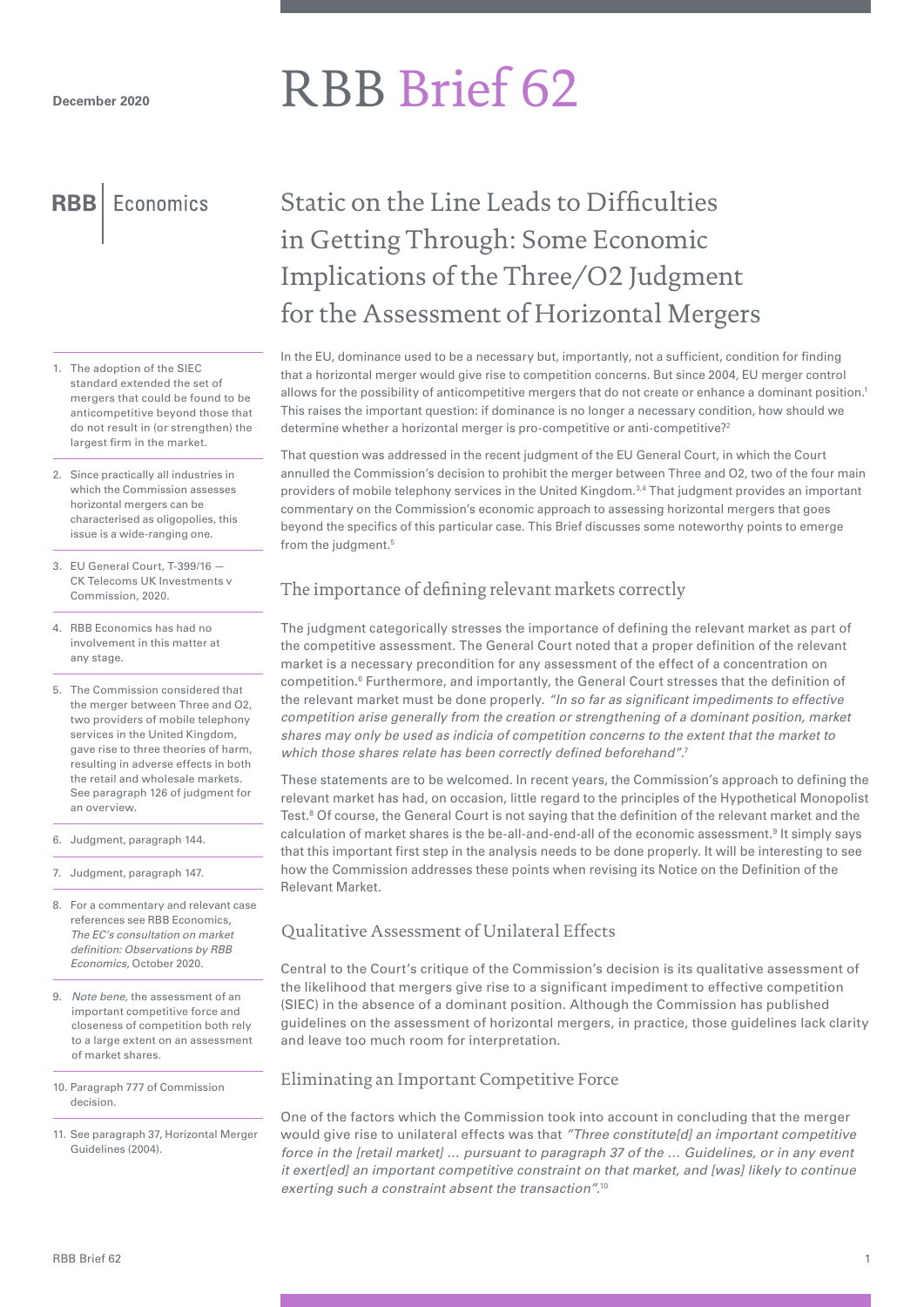12. It is also important to note that the concept of an important competitive force is dynamic and therefore does not sit well with the implicit assumption often adopted by the Commission's economists that firms compete according to the theoretical static models of Cournot competition and Nash-Bertrand competition.

13. Judgment, paragraph 170.

- 14. For example, a firm's market share might be growing rapidly over time thanks to its low cost or aggressive pricing strategy, or because a firm is investing in new capacity much more than its rivals. To the extent that rivals are forced to respond by cutting their prices, then this could provide reasonable grounds to prohibit the merger.
- 15. Horizontal Merger Guidelines, paragraph 28.
- 16. *Note bene,* since post-merger prices are likely to change relative to pre-merger prices, diversion ratios between all remaining firms post-merger can also be expected to change.
- 17. Where there is a large difference in firm size in a properly defined relevant market, it is usually the case that that the diversion ratio from the small firm to the large firm is greater than the diversion ratio from the large firm to the small firm. Especially when the smaller merging party has a low market share, this can give rise to counterintuitive conclusions as to the likely competitive impact of such mergers. To see this note that, in the example above, even if B is an important constraint on A, the loss of that constraint is not a concern because A is such a marginal competitor in the relevant market.
- 18. The fact that Firm A has a tiny market share reflects that it has a weak offering in the market and that any worsening of its offering (for example, by increasing its price) will further weaken its market position.

The Horizontal Merger Guidelines provide a cursory, two paragraphs on when a merger can be considered to eliminate an important competitive force. The Guidelines state that *"[s]ome firms have more of an influence on the competitive process than their market shares or similar measures would suggest. A merger involving such a firm may change the competitive dynamics in a significant, anticompetitive way, in particular, when the market is already concentrated. For instance, a firm may be a recent entrant that is expected to exert significant competitive pressure in the future on the other firms in the market".*<sup>11</sup>

But this provides no meaningful guidance as to how to identify "an important competitive force" in practice. Since this concept is not well-defined in economics,<sup>12</sup> the absence of any meaningful guidance provides the Commission with significant discretion and raises the prospect that any merging party in a market characterised as an oligopoly could be considered to be an "important competitive force". For example, the Commission could, in principle, claim that a firm with a 2 per cent market share has more of an influence on the competitive process than its tiny market share would suggest and, on that basis, block a merger with that firm.

The Court's judgment provides a helpful commentary on this important issue. The Court found that an "important competitive force" does need to stand out from its competitors in terms of its impact on competition.<sup>13</sup> If that were not the case, any firm deemed to have "more of an influence on competition than its market share would suggest" in a market characterised as an oligopoly (i.e. most real-world markets) could be held to exert an important competitive constraint. This would permit the Commission to prohibit, by that finding alone, any horizontal merger without any need to assess its overall impact on competition.

This, of course, does not imply that in certain circumstances one of the merging parties could not play a central role in determining competitive outcomes.14 But these characteristics need to be substantiated with evidence on a case-by-case basis, rather than asserted.

#### The assessment of the closeness of competition

Another area in which the Court's judgment provides useful insights is in relation to the concept of closeness of competition. The Horizontal Merger Guidelines observe that products may be differentiated such that some products are closer substitutes than others, and that *"[t]he higher the degree of substitutability between the merging firms' products, the more likely it is that the merging firms will raise prices significantly"*. 15

Closeness of competition is usually defined with reference to the diversion ratio between two firms; the diversion ratio from Firm A to Firm B measures the share of volumes that Firm A would lose to Firm B (out of all volumes lost if Firm A were to increase its price whilst all other firms, including Firm B, hold their prices at prevailing levels).<sup>16</sup> But it is important to note that any two firms in a well-defined relevant market will have a positive diversion ratio between them.

#### **This raises the important question of how high the diversion ratio between the merging parties needs to be in order for a merger to be considered anticompetitive.**

Two observations can be made. First, the diversion ratio by itself does not necessarily provide a good proxy for whether a merger is likely to be anticompetitive. What matters is not just the proportion of sales that would shift from Firm A to Firm B but also the wider market context. To see this, consider a hypothetical example of a merger between Firms A and B where the diversion ratio from A to B is 30 per cent, but from B to A it is only 1 per cent, reflecting A's tiny market share, also 1 per cent. In this example, Firm A is clearly a marginal player whose products are purchased by only a small fraction of consumers. As a result, the merger between A and B is highly unlikely to result in post-merger increases in the prices of products supplied by either A or  $B<sub>1</sub><sup>17,18</sup>$  This example illustrates that the absolute level of the diversion ratio, although informative as to the relative closeness of competition between various firms in the market, cannot by itself be decisive in deciding whether a merger is anticompetitive.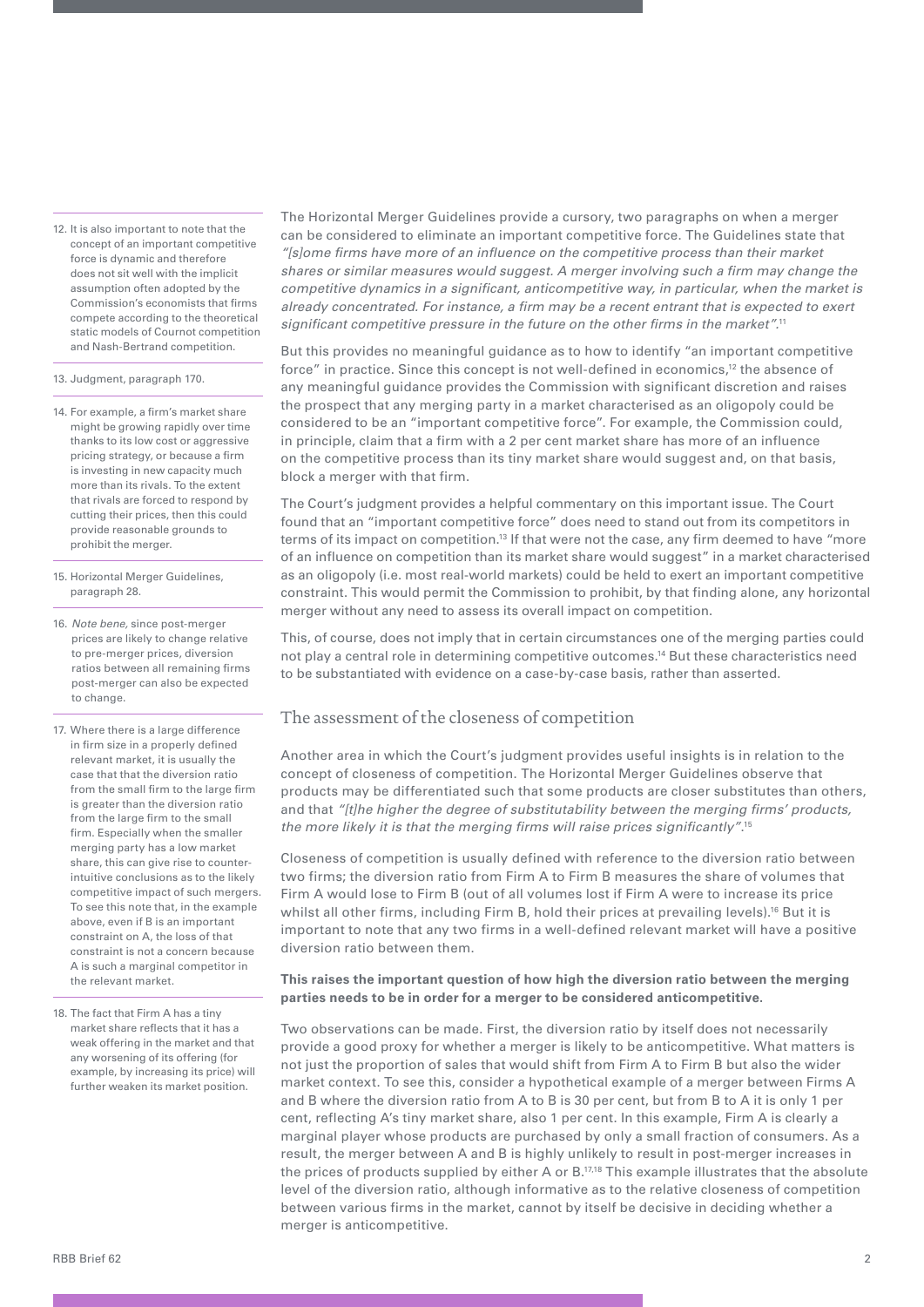19. Commission Decision, paragraph 463.

20. Judgment, paragraph 249.

- 21. It appears that the General Court has confused UPP with GUPPI and GUPPI with merger simulation. However, this does not affect the force of the following comments.
- 22. The Cournot model of competition assumes that firms compete by setting output to maximise profits assuming that the output of other firms is fixed. In contrast, the Bertrand model assumes that firms set price in order to maximise profits taking as given the prices of other firms.
- 23. Alternatively, we need to assume that all horizontal mergers give rise to some marginal cost efficiencies. Farrell and Shapiro in their paper proposing UPP as a screening tool for assessing mergers suggested an *ad hoc* 10 per cent efficiency credit. See Farrell and Shapiro, *Antitrust Evaluation of Horizontal Mergers: An Economic Alternative to Market Definition,* The B.E. Journal of Theoretical Economics: Vol. 10: 2010.
- 24. Strictly speaking, UPP and GUPPI do not provide estimates of likely price increases but rather an indication of the likelihood of price increases. Additional restrictive assumptions need to be made in order for these methods to produce estimates of merger price effects.
- 25. Where firms supply differentiated products, the quality of their respective offerings is usually assumed to be fixed.
- 26. For an early warning, see RBB Brief 12, *The Emperor's New Clothes? – the role of merger simulation models,* January 2004
- 27. Simulation models can account for the *static responses* of rivals which arise from the assumption of Nash-Bertrand competition but they fail to take into account more important dynamic responses. Such dynamic responses can take the form of product re-positioning or the introduction of new products, changing pricing behaviour and/ or changes in consumer behaviour. These responses are all usually absent from simulation models and therefore these models typically overstate the likely competitive effects of a merger.

Second, is it sufficient for merging firms simply to be close competitors in order for a merger to be considered anticompetitive or do we need to establish something more? In its decision, the Commission argued that it was sufficient to demonstrate that Three and O2 *"are close competitors on the overall retail market"*. 19 The Court categorically rejected this argument. The Court found that the fact that the merging parties are "relatively close competitors" cannot be sufficient to establish a SIEC.<sup>20</sup> What matters is the likely overall impact of the merger on market outcomes, taking into account the competitive constraints posed by existing and potential competitors, not merely that the merging parties are "relatively close competitors".

## Quantitative price analysis

The judgment also provides a useful commentary on the role played by estimates of price effects in the overall competitive assessment. In this particular case, the Commission undertook both a GUPPI analysis and a calibrated merger simulation analysis.21 Both GUPPI and merger simulation models assume that firms compete in a particular manner specified in simple theoretical models; i.e. either Cournot or, more usually, Nash-Bertrand.<sup>22</sup> Consequently, both GUPPI and merger simulation will always predict that any horizontal merger will give rise to a price increase absent short-run marginal cost efficiencies. This implies that when using these techniques, unless we consider it appropriate to block all horizontal mergers that do not give rise to short-run marginal cost efficiencies, we need to be able to distinguish between those mergers that give rise to "significant" price effects from those that only give rise to "insignificant" effects.<sup>23</sup> This requires three critical steps.

- Estimating the magnitude of the likely price effect.
- Assessing the reliability of any such estimate.
- Setting a benchmark for distinguishing between significant and non-significant price effects.

#### **Estimating the magnitude of likely price effects**

Despite what may appear to be sophisticated mathematics underlying GUPPI and merger simulation, obtaining an estimate of the magnitude of likely price effects is relatively straightforward. Assuming data can been obtained to estimate diversion ratios and margins (and, in the case of merger simulation, data on certain other factors held to affect prices), these models are essentially black boxes which will produce an estimate of the likely price effects arising from the horizontal merger, given the theoretical assumptions made on how firms compete.<sup>24</sup>

#### **Assessing the reliability of estimated price effects**

Unfortunately, the next step is less straightforward. First, it should be stressed that these models are crude abstractions from how firms actually compete. For example, these models usually assume that firms compete on only one parameter of competition.<sup>25</sup> Whether or not this is a reasonable assumption will depend on the industry under consideration. It should be noted that this assumption clearly does not hold in mobile telephony since mobile operators compete not just on price but on the quality of their respective networks which varies over time.

Second, these models rely primarily upon information on diversion ratios and margins. Measuring these inputs is fraught with difficulties and even small errors in the measurement of either can produce significantly divergent results. Furthermore, the efforts expended in attempting to produce estimates of diversion ratios and margins draws attention away from many other features of real-world competition.26

In particular, both GUPPI and merger simulation models fail to take into account market dynamics in the form of active customers and dynamic responses by rivals.27 These models assume essentially passive customers and passive competitors which is inconsistent with the way in which competition actually works in most markets. When likely customer responses and/or supply-side responses are taken into account, the neatness of these simple predictions